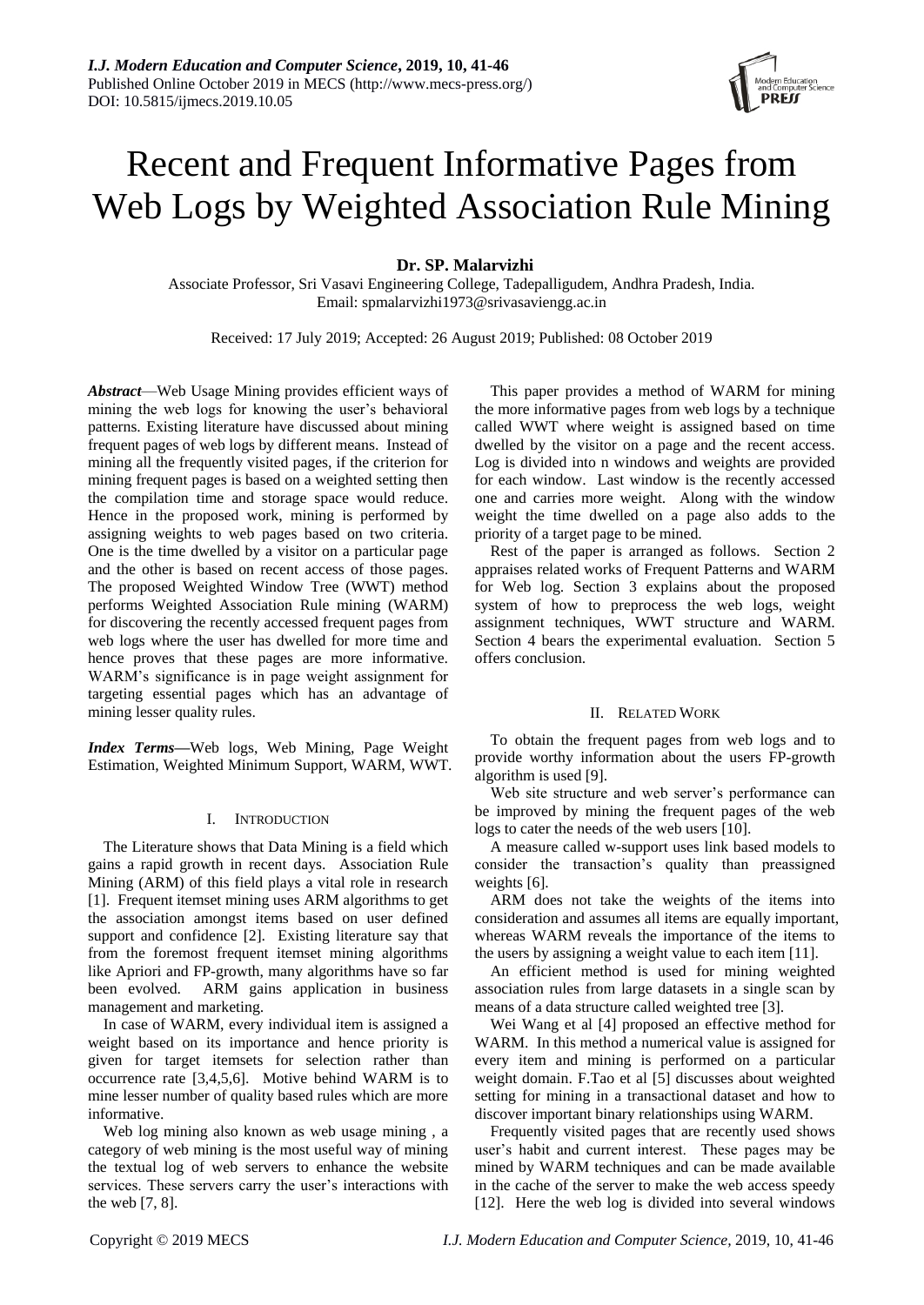and weight is assigned for each window. The latest window which carries the recently accessed pages possesses more weight.

To deliver the frequent pages that acquire the interestingness of the users an enhanced algorithm is proposed by Yiling Yang et al. Content-link ratio and the inter-linked degree of the page group are the two arguments made use of in support calculation [13].

Weight of each item is derived by using HITS model and WARM is performed [14]. This model produces quality oriented rules of lesser number to improve the accuracy of classification.

Vinod Kumar et al [15] have contributed a strategy which aims in discovering the frequent pagesets from weblogs. It focuses on fuzzy utility based webpage sets mining from weblog databases. It involves downward closure property.

K.Dharmarajan et al [16] have provided valuable information about users' interest to obtain frequent access patterns using FP growth algorithm from the weblog data.

Proposed system performs enhanced WARM for obtaining the frequent informative pages from textual web logs of servers. WWT method used in the system involves tree data structure. Database has to be divided into several windows and weights have to be assigned to the windows with the latest window having more weightage and then WWT is constructed.

# III. PROPOSED SYSTEM

Existing literature discusses about mining the frequent pagesets and association rules based on user defined minimum support and confidence. Proposed system aims at achieving quality rules from web logs using WARM. Weights for web pages visited by users are assigned based on factors like frequent access, time dwelled by visitors on web pages and how far the pages are recently used. Weighted Window Tree proposed here uses WARM to discover such recently used frequent pages from web log. Fig.1 shows the work flow process involved in the system.



*A. Web Log Preprocessing*

Web log is preprocessed for removing the duplicates, images, invalid and irrelevant data by cleaning. Data preprocessing is a more difficult task, but it serves reliability and data integrity necessary for frequent pattern discovery. Preprocessing takes about 80% of the total effort used up for mining [17]. Preprocessed web log then consists of attributes like IP address, Session ID, URLs of the pages visited by the user in that session ID, Requested date and time of each page and time dwelled on each page.

The arrangement of data in the web log will be like a relational database model. The details of the pages requested by the users are stored consecutively in the web log. For each page requested all the attributes are updated. The log stored during a particular period from which the frequent informative pages are to be mined forms the back end relational database. Table 1 shows a part of the web log of an educational institution (EDI). Every requested page is reorganized as a separate entry with a distinct session ID. In the table session ID 3256789 under IP Address 71.82.20.69 has recorded three pages.

| SI.<br>No. | IP<br>Addr.       | <b>Session</b><br>ID | Page<br>URL         | <b>Requeste</b><br>d Date &<br><b>Time</b> | <b>Dwelling</b><br>Time<br>(Min.) |
|------------|-------------------|----------------------|---------------------|--------------------------------------------|-----------------------------------|
| 1.         | 71.82.2<br>0.69   | 3256789              | $/$ ece.html        | 06/May/2<br>013<br>03:12:32                | 4.25                              |
| 2.         | 71.82.2<br>0.69   | 3256789              | /civil.html         | 06/May/2<br>013<br>03:16:47                | 5.36                              |
| 3.         | 71.82.2<br>0.69   | 3256789              | /mark.htm           | $06/M$ ay/2<br>013<br>03:22:09             | 1.00                              |
| 4.         | 73.165.<br>66.213 | 3256790              | /admissio<br>n.html | 06/May/2<br>013<br>03:23:09                | 3.06                              |
| 5.         | 73.165.<br>66.213 | 3256790              | /plac.html          | 06/May/2<br>013<br>03:26:13                | 6.43                              |

Table 1. Partial web log of edi data set

# *B. Windows and Weights*

Frequent pages may have regularly occurred in the previous stage of a particular duration of a web log than in the later stage. In order to categorize most recently and least recently accessed frequent web pages WWT arrangement is introduced.

The log for a particular duration is first divided into N number of windows, probably of equal size. While splitting windows, care should be taken to see that the pages of same session ID are not getting divided into two different windows and belong to a same window. To resolve this, division of windows is made based on total number of sessions available in the log divided by number of windows needed. This gives equal number of sessions S per window except for the latest window sometimes, which carries remainder number of sessions got by the division.

Windows are given index numbers from bottom to top as 1 to N. Last window at the bottom of the log consisting of recently accessed web pages has index as 1 and is given a highest weight (hWeight) lying between 0 to 1, 0*<*hWeight*<* 1. Window 2, just before window 1 from bottom will have a weight less than that of window 1. Equation (1) is made use of to provide the weight for windows. It is understandable that window Index i < window index j and from equation (1) it is obvious that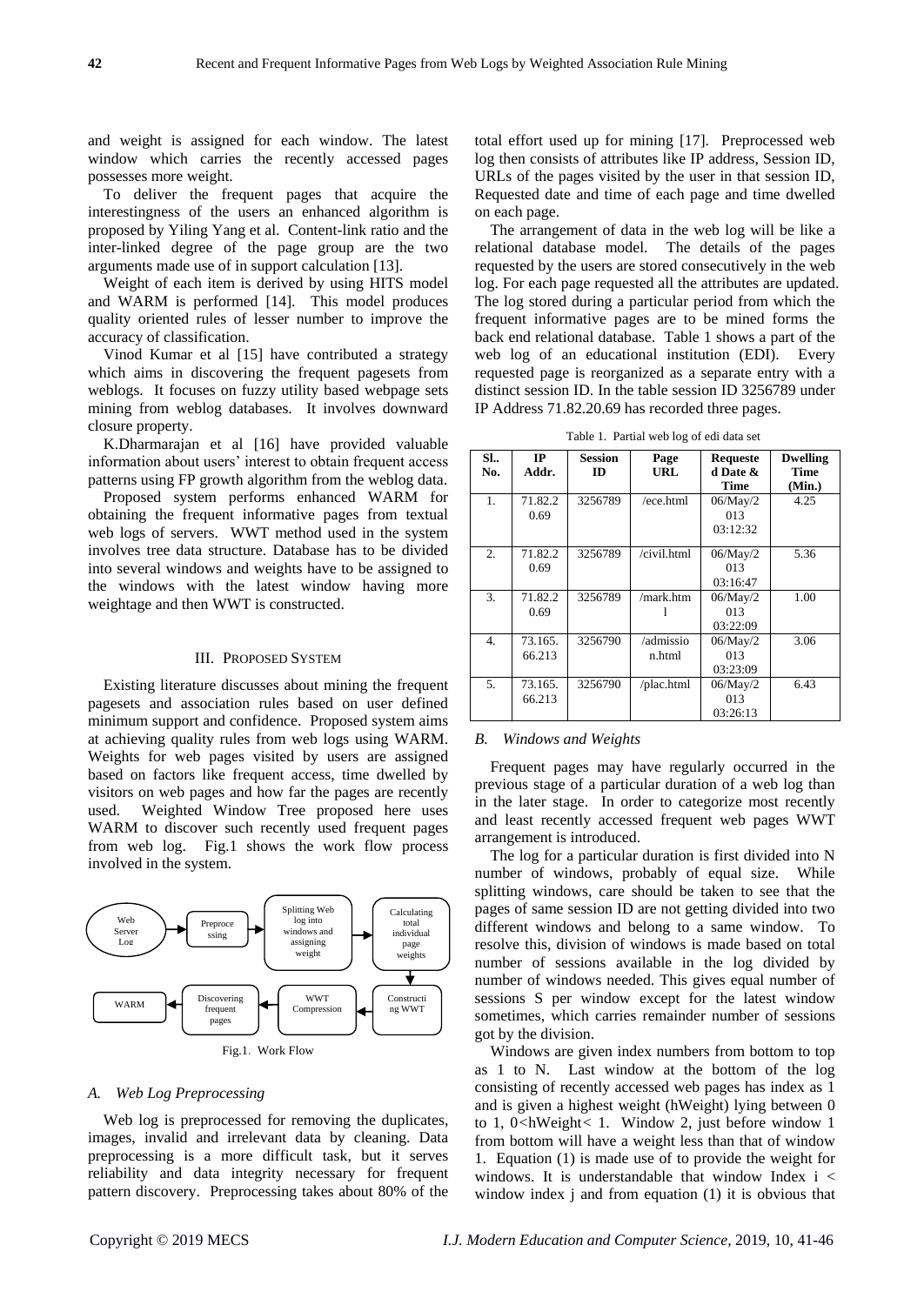weight $i <$  weight $j$ , i.e. when window index raises, window weight reduces [12]. Sessions of each window are renumbered separately from 1 to S as shown in Table.3.

$$
weight_i = (hWeight)^i \tag{1}
$$

Where i is the window index from 1 to N. After assigning weights for individual windows, each individual page URL in the windows gets assigned with weight equal to the weight of the window. Hence a particular URL, lying in the last window would have gained more weight than the same URL lying on other windows, which clearly shows the importance of the pages recently accessed.

Same URL appearing in different windows may have different page dwelling time. The total URL weight of every individual URL is then found based on the occurrence rate of the page by using equation (2), which adds up all the products of individual window weight and dwelling time T of one particular URL lying in several windows. If URL  $\in$  i<sup>th</sup> window and j<sub>th</sub> session of i<sub>th</sub> window then.

$$
W_{URL} = \sum_{i=1}^{N} \sum_{j=1}^{S} (weight_i * T_{ij})
$$
 (2)

In equation  $(2)$  N is the total number of windows, S is total number of sessions in  $i<sup>th</sup>$  window, weight, is the weight of  $i<sup>th</sup>$  window found in equation (1) which assigns the same weight to all the URLs in that window irrespective of sessions and  $T_{ij}$  is the total dwelling time of a page in  $j<sup>th</sup>$  session of  $i<sup>th</sup>$  window. Number of products of (weight $x^*$ <sub>Tij</sub>) incurred is the count of number of occurrences of the particular page URL. To calculate the average page weight or pageset (set of pages) weight, equation (3) is used.

$$
W_{ps} = \frac{1}{n_{ps}} \sum_{k=1}^{m} (W_{URL})_k
$$
 (3)

In equation (3)  $W_{ps}$  is the weight of a pageset ps and it is the ratio of sum of total weights of individual pages belonging to that page set to the number of visitors of that pageset  $n_{ps}$  (number of session IDs in which the pageset is occurring) and m is the number of pages in the pageset.  $W<sub>URL</sub>$  is found using equation (2) for those records of ps having non zero entries for all the pages of the pageset. For 1-pageset  $n_{ps}=n_p$  and  $W_{ps}=W_p$  i.e. the individual page weights and hence m=1.

# *C. Weighted Window Tree (WWT) and WARM*

WWT method consists of the following steps.

- (i) Constructing WWT.
- (ii) Compressing the tree.
- (iii) Mining recently and frequently visited pagesets.
- (iv) WARM.

Table 2 shows a partial sample data log with dwelling time of the pages for few session IDs. Log is divided into windows and window weights are allotted. A relational database as shown in table 3 is constructed for the data in table 2 which aids in constructing the tree. Pages are numbered as p1, p2, p3,... from the last record of the last window (index 1) of the web log dataset towards the top window of a web log considered for a duration. When an URL gets repeated it is given the same page number.

Table 2. Partial sample data log

| <b>Visitors</b>              | Page dwelling time<br>(min.) |                |          |          |                |                     |                      |
|------------------------------|------------------------------|----------------|----------|----------|----------------|---------------------|----------------------|
| (or)<br><b>Session</b><br>ID | p1                           | p2             | p3       | p4       | j              | Window<br>Index (i) | Windo<br>W<br>Weight |
|                              | 8                            | $\mathcal{R}$  | $\theta$ | 0        |                |                     |                      |
| $\overline{c}$               | 0                            | $\overline{c}$ | 4        | $\Omega$ | 2              | $\overline{c}$      | 0.25                 |
| 3                            | 4                            | $\Omega$       | 4        | $\Omega$ | 3              |                     |                      |
| 4                            | 6                            | $\mathcal{D}$  | 5        | $\Omega$ |                |                     |                      |
| 5                            | 0                            |                | $\Omega$ | 15       | $\overline{c}$ |                     | 0.5                  |

Table 3. Sample relational database

| <b>Visitors</b>              | Window weight * Page<br>dwelling time |      |          |          |                |                                   |                     |
|------------------------------|---------------------------------------|------|----------|----------|----------------|-----------------------------------|---------------------|
| (0r)<br><b>Session</b><br>ID | p1                                    | p2   | p3       | p4       | Ĵ              | Windo<br>W<br><b>Index</b><br>(i) | Windo<br>W<br>Weigh |
|                              | 2                                     | 0.75 | $\Omega$ | $\Omega$ |                |                                   |                     |
| $\overline{c}$               | 0                                     | 0.5  |          | $\Omega$ | $\mathfrak{D}$ | $\overline{c}$                    | 0.25                |
| 3                            |                                       | 0    |          | 0        | 3              |                                   |                     |
| 4                            | 3                                     |      | 2.5      | $\theta$ |                |                                   |                     |
| 5                            | 0                                     | 3.5  | 0        | 7.5      | $\mathfrak{D}$ |                                   | 0.5                 |

The entries under the pages of the sample relation are the product of dwelling time of the particular page by the particular visitor and the window weight in which the page is lying. Lowest window is the latest window and is given index 1. Weight of first window is assumed 0.5 (between 0 to 1). Using equation (1) weight of  $2<sup>nd</sup>$ window is calculated as 0.25.

#### *1) Constructing Weighted Window Tree*

By one scan of the data base with divided windows and weight, the Weighted Window Tree as shown in fig.2 can be constructed. Ellipses of the tree are called as page nodes, which consists of Page URL and rectangles are called as SID (Session ID) nodes which consist of SID and weight. There are 2 pointers for every page node. One pointer is directed towards the next page node and the other towards the successive SID nodes consisting of that Page URL [3].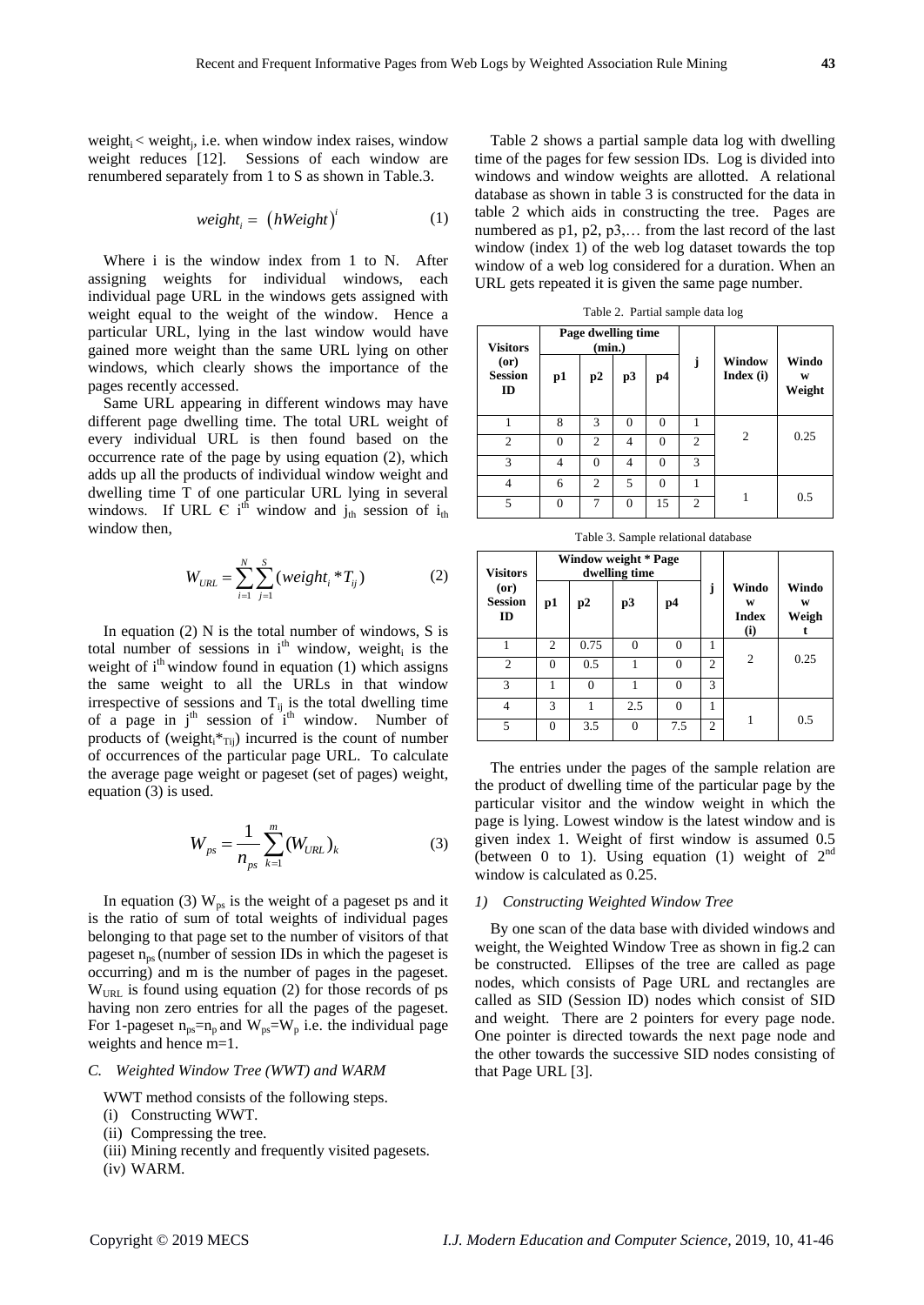.



Fig.2. WWT for the sample database

Once the tree is constructed, it has to be compressed to make it prepared for mining using user defined weighted minimum support  $(w_{ms})$  to obtain the recent and frequent informative pages.

#### *2) Tree compression*

Frequent pagesets are mined based on user defined weighted minimum support  $W_{ms}$ . Let  $W_{ms}$ =1.5 for the sample relation. If individual page weight  $W_p \geq W_{ms}$ , then the page is said to be frequent. By equation  $(2)$  and  $(3)$ the average page weights of the individual pages are calculated as shown below.

$$
W_{p1} = (2+1+3)/3 = 2
$$
  
\n
$$
W_{p2} = (0.75+0.5+1+3.5)/4 = 1.44
$$
  
\n
$$
W_{p3} = (1+1+2.5)/3 = 1.5
$$
  
\n
$$
W_{p4} = (7.5)/1 = 7.5.
$$

Pages p1, p3 and p4 are alone frequent-1 pages, as they have weights more than  $W_{ms}$ . Hence the page node p2 and its attached SID nodes are removed from the tree since it is infrequent and the pointer is made to point directly to p3 from p1. This tree after reducing the infrequent page nodes and its relevant branches of weight nodes is called as compressed tree.

# *3) Mining recently and frequently visited pagesets*

WWT method covers both user's habit and interest. Habit is one which is regularly used (frequently used pages) and interest is one which changes according to time (recently used pages). High w<sub>ms</sub> leads to mining of less number of more recently used frequent pages, which shows probably users timely interest and low  $w_{\text{ms}}$  leads to mining of more number of less recently used frequent pages, which shows users regular habits. More recently used pages can be kept in server's cache to speed up web access.

In literature WARM does not satisfy the downward closure property. It is not necessary that all the subsets of a frequent pageset should be frequent, because the logic of frequent pageset handles weighted support. But the proposed WWT method overrides this. For an m-pageset to be frequent, all the individual pages in the non zero records of m pageset have to be individually frequent.

All the frequent-1 pages are put in a set named {F1} and the non empty subsets of it are obtained except the 1

element subsets and power set. For our example  ${F1}={p1,p3,p4}$  and such non empty subsets of it are  ${p1,p3}, {p3,p4}$  and  ${p1,p4}$ . The pageset weight  $W_{ps}$ of all the non empty subsets obtained from {F1} is calculated using equation (3) and they are checked for whether frequent or not. For example for  $ps = \{p1, p3\}$ ,  $W_{\text{plp3}}=(1/n_{\text{plp3}})(W_{\text{pl}}+W_{\text{p3}})$ .  $n_{\text{plp3}}$  is the number of visitors who have visited both p1 and p3. It is found by the intersection of the session IDs of the visitors of p1 and p3. Hence {1,3,4}*∩*{2,3,4} gives {3,4} i.e. only the non zero entry records of all the pages of the pageset {p1,p3}. Two visitors  $(3<sup>rd</sup>$  and  $4<sup>th</sup>$  visitor) have visited p1 and p3, out of a total of five visitors. Therefore  $W_{p1p3} =$  $(1+1+3+2.5)/2 = 3.75 > 1.5$ . Individual weights of p1 and p3 for 3<sup>rd</sup> and 4<sup>th</sup> visitor's records are  $W_{\text{pl}} = (1+3)/2 = 2 > 1.5$ and  $W_{p3}=(1+2.5)/2=1.75>1.5$ . Hence pages  $\{p1,p3\}$  is a frequent pageset according to downward closure property. Similarly all other subsets have to be checked.

### *4) WARM*

Weighted association rules are those strong rules obtained from the frequent pagesets by prescribing a user defined minimum weighted confidence  $C_{min}$ . Let 'x' be one of the frequent pagesets and's' a subset of x, then if  $W_y/W_s \geq c_{\min}$  then a rule of the form  $s \implies x-s$  is obtained.

Let us consider for example the frequent pageset  $x=[p1,p3]$  and  $s=[p1]$ , the subset of x. If  $C_{min} = 1.5$ , then since  $W_{p1p3}/Wp_1 = 3.75/2 = 1.875 > 1.5$ ,  $p1 \implies p3$  is a strong association rule.

#### IV. EXPERIMENTAL EVALUATION

For evaluating the performance of the proposed method, experiments are performed on two different datasets. One is an EDI dataset (Educational Institution) and the other is msnbc dataset available in UCI machine learning repository from Internet Information Server (IIS) logs for msnbc.com. Comparison is made between weighted tree [3] and our proposed WWT methods, in terms of speed and space for various  $W_{\text{ms}}$ . Both the data are extracted for one full day duration. Speed is calculated in terms of CPU execution time by including stubs in the program.

Experiments were performed on an Intel Core I5, 3.2 GHz processor machine with 2GB RAM and 500 GB hard disk with Windows XP platform. WWT algorithm is implemented in Java.

The proposed WWT method shows an enhanced performance with less execution time and less space than the Weighted Tree method and the experimental results are presented below from figure 3 to figure 6 for both datasets. It means it produces less number of frequent pagesets and hence takes less time (speed) and space.

Comparison of the results for execution time (Speed) of both Weighted Tree (WT) and Weighted Window Tree (WWT) methods are shown in fig.3 and fig.4 and that for comparison of number of pagesets (Space) generated by both the methods are given in fig.5 and fig.6. It is seen that, as  $w_{\text{ms}}$  increases the execution time and space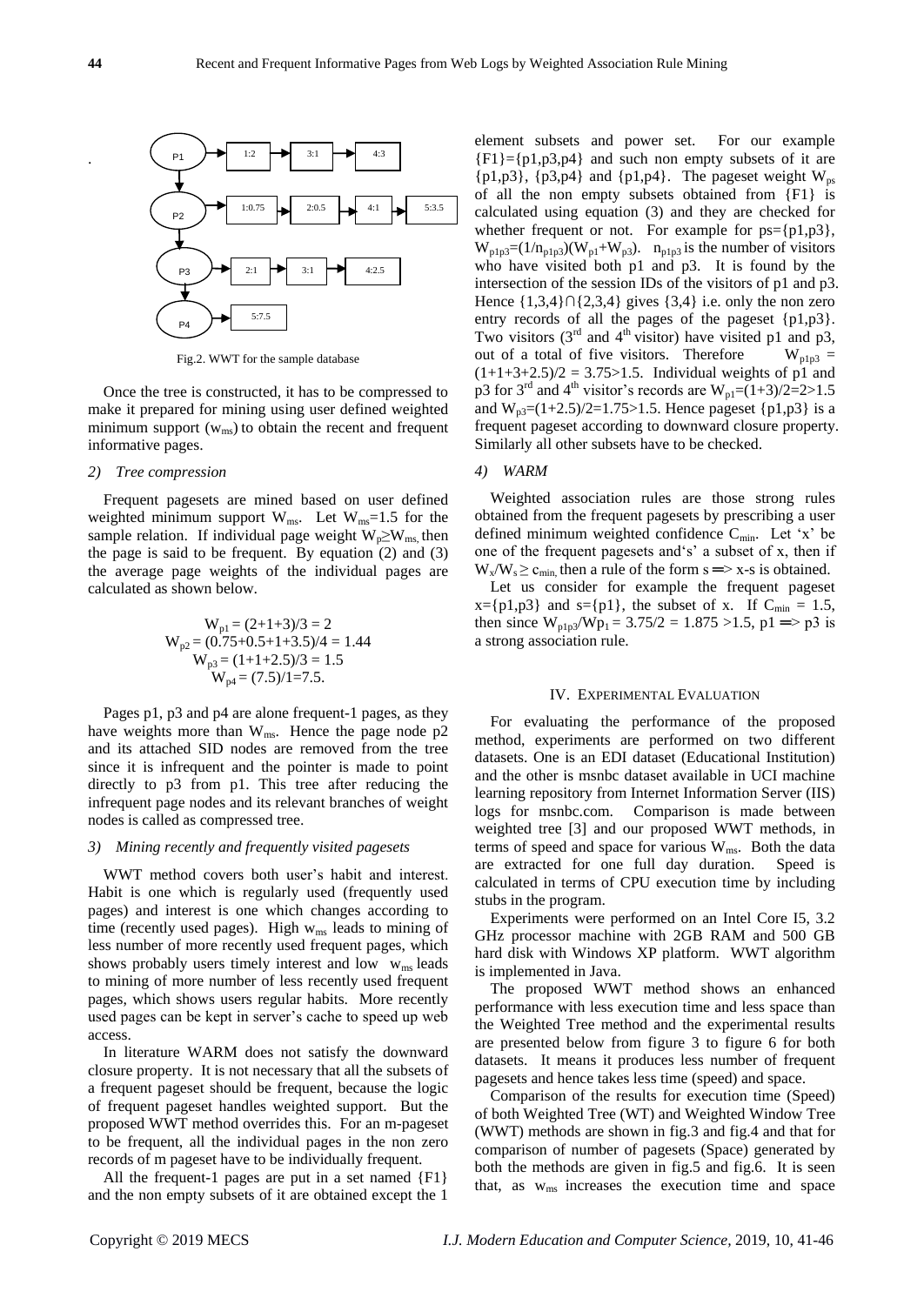reduces more for WWT than for WT. WWT is also well scalable when input data set size increases.



Fig.3. Comparison of Execution time for WT and WWT for msnbc dataset



Fig.4. Comparison of Execution time for WT and WWT for EDI dataset



Fig.5. Comparison of Number of pagesets generated by WT and WWT for msnbc dataset



Fig.6. Comparison of Number of pagesets generated by WT and WWT for EDI dataset

Fig.3 implies that WWT has its ececution time reduced nearly by 50% than WT for msnbc dataset. Fig.4 implies that the execution time of WWT for EDI dataset has reduced one fourth than WT. This clearly reflects that the removal of insignificant pagesets by WWT reduces the execution time. Fig.5 and fig.6. reveal that number of frequent pagesets mined using WWT considerably reduces because of window weightage technique.

## V. CONCLUSION

Method for mining recent and frequent informative pages from web logs based on window weights and dwelling time of the pages is discussed. This utilizes Weighted Window Tree arrangement for Weighted Association Rule Mining and it is seen more efficient than Weighted Tree from experimental evaluation by means of speed and space. The system covers less recently used frequent pages from earlier stages and more recently used frequent pages from later stages.

This method finds its main application in mining the web logs of educational institutions, to observe the surfing behaviour of the students. By mining the frequent pages using WWT, most significant pages and websites can be identified and useful informative pages can be accounted for taking future decisions. This technique can be used for mining any organizational weblog to know the employees browsing behaviour.

The limitation of WWT lies in availing at a better weight allotting scheme which can reduce the execution time and number of pages mined even more better than WWT.

#### **REFERENCES**

- [1] Qiankun Zhao, Sourav S. Bhowmic, "Association Rule Mining: A Survey" Technical Report, CAIS, Nanyang Technological University, Singapore, No. 2003116 , 2003.
- [2] Han. J and M. Kamber(2004), "Data Mining Concepts and Techniques": San Francisco, CA:. Morgan Kaufmann Publishers.
- [3] Preetham kumar and Ananthanarayana V S, "Discovery of Weighted Association Rules Mining", 978-1-4244-5586- 7/10/\$26.00 C 2010 IEEE, volume 5, pp.718 to 722.
- [4] W. Wang, J. Yang and P. Yu, "Efficient mining of weighted association rules (WAR)", Proc. of the ACM SIGKDD Conf. on Knowledge Discovery and Data Mining, 270-274, 2000.
- [5] F.Tao, F.Murtagh, M.Farid, "Weighted Association Rule Mining using Weighted Support and Significance framework", SIGKDD 2003.
- [6] Ke Sun and Fengshan Bai, "Mining weighted Association Rules without Preassigned Weights", IEEE Transactions on Knowledge and Data Engineering, Vol. 20, No. 4, pp.489-495, April 2008.
- [7] Hengshan Wang, Cheng Yang and Hua Zeng, "Design and Implementation of a Web Usage Mining Model Based on Fpgrowth and Prefixspan", Communications of the IIMA, 2006 Volume 6 Issue2, pp.71 to 86.
- [8] V.Chitraa and Dr. Antony Selvadoss Davamani, "A Survey on Preprocessing Methods for web Usage Data", (IJCSIS)